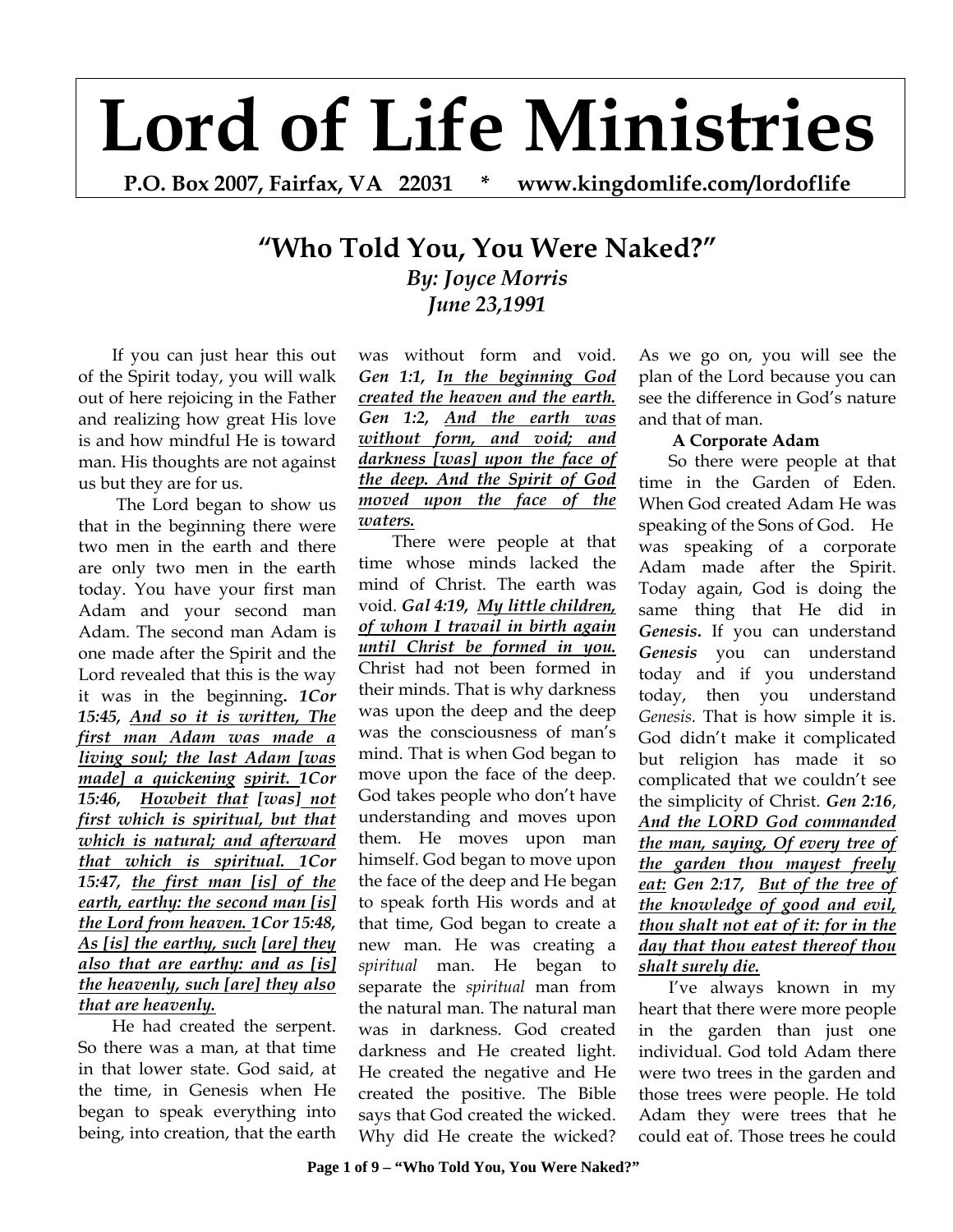eat of were people who had been birthed of the Spirit, bearing the fruits of the Spirit and he could eat of the fruits of the Spirit and the tree of life was the Christ. That was all that it was.

 The tree of the knowledge of good and evil was the law, a word that came out of the letter of the law. *For the letter killeth*. It cannot bring life. The tree of the knowledge of good and evil was to make us aware of the knowledge of good and evil that is in us. That is why man has never been able to come forth because the tree of the knowledge of good and evil, the law, makes us conscious of sin. *Rom 3:20*, *Therefore by the deeds of the law there shall no flesh be justified in his sight: for by the law is the knowledge of sin.*

 *2Cor 11:3, But I fear, lest by any means, as the serpent beguiled Eve through his subtlety, so your minds should be corrupted from the simplicity that is in Christ.* Can you see the simplicity of Christ? Man left the simplicity of Christ and is still leaving it and is trying to get back into God by the works of the flesh and not by the Christ. We cannot do it with out the spirit of the Lord.

 Now it was all in the plan of God for this to take place because God had made a plan to redeem man back by His grace and mercy, not by our own works lest we should boast not our own strength. *Eph 1:7-8, In whom we have redemption through his blood, the forgiveness of sins, according to the riches of his grace; Eph 1:8, Wherein he hath abounded toward us in all wisdom and prudence;*

God created a people who were spiritual beings**.** That was

the corporate son which was Adam and that is why God called them "they", because the soul, of Adam and Eve, and the sons of God was one with the Father. The word soul was not listed until the first chapter of Genesis. God had created Adam in His likeness and His image and he was the expression and extension of the Father in the earth. *Gen 1:28***,** *And God blessed them, and God said unto them, Be fruitful, and multiply, and replenish the earth, and subdue it: and have dominion over the fish of the sea, and over the fowl of the air, and over every living thing that moveth upon the earth***.** He said, "Go and replenish the earth." The earth that he was replenishing were those who were still in darkness and darkness is the ignorance of man. *Eph 4:18, Having the understanding darkened, being alienated from the life of God through the ignorance that is in them, because of the blindness of their heart:* 

 People there at that time were just like people are today, ignorant of the plan of God, ignorant of God's grace and mercy, and ignorant of His Son. People are still playing religion and trying to do things by works, and asking God whether they are "good enough" for God to accept them.

 Adam himself started this. When God created Adam a spirit, he was not like us. At that time, he was not a living soul. He was a spiritual being and was the covered cherubim, anointed cherubim*. Ezk 28:14*, *Thou art the anointed cherub that covereth; and I have set thee so: thou wast upon the holy mountain of God; thou hast walked up and down in the midst* 

*of the stones of fire. H*e had the garments of righteousness. He was clothed with the garments of salvation, the righteousness of God. When he was formed into that lower state, it was God who formed him. God formed us into that Adam nature. We had nothing to do with it. We were born into the nature of Adam. God formed Adam into that lower state but he hadn't fallen until he partook of the tree of the knowledge of good and evil. God created, then formed him into a living soul. There was a change that took place. He was spirit and then he became a living soul.

# **The Word Became Flesh**

 *John 1:14, And the Word was made flesh, and dwelt among us, full of grace and truth.* 

 Christ was the Word; the Word became flesh and dwelt among us. So a transformation took place. Christ was the Word, which was the Spirit, and then He was made a little lower than the angels. So was Adam. Here he was in a high state of being but God lowered him into a lower form so that he could identify with those who were in that lower state or that lower form, to replenish the earth and to multiply because that was the command that God gave him.

 God told Adam to guard "your " garden. The Father has called us to replenish the earth and to multiply but to guard the garden which is our mind to where we will not be brought down to where we will be eating of the wrong tree.

 *Geneses 2:25*, shows that Adam and Eve are naked but they didn't have any shame. What were they naked of? God had stripped them. Jesus Christ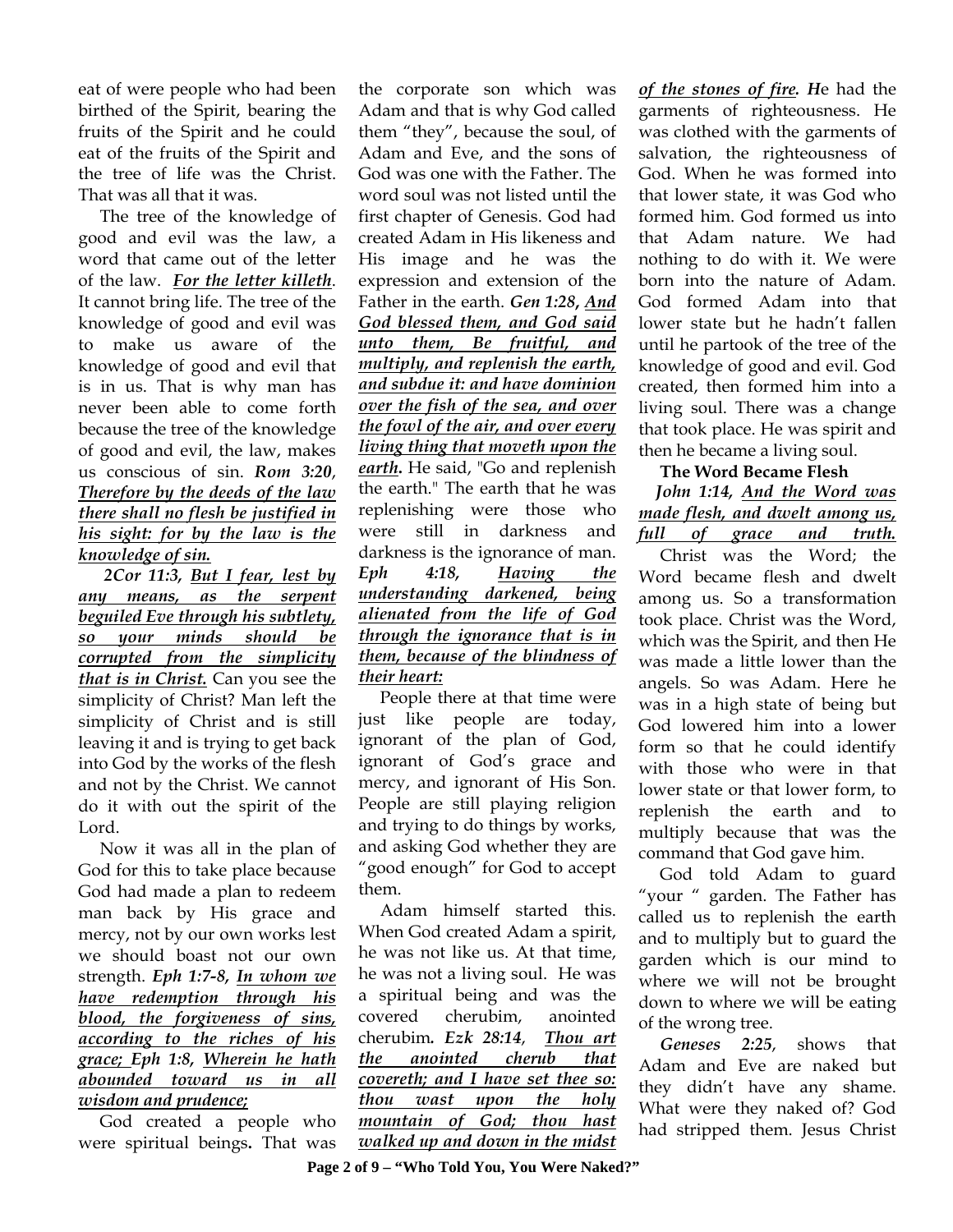was stripped from His glory and He was made in the likeness of His brethren. Can you see that? God had never intended for the first man, Adam, to bring the creation back into the glory of God. He was the foreshadow of that tree: the first-born son, Christ Himself, who was to redeem man back from the fall into the nature of God.

Adam and Eve were naked but they had no shame until they ate of the tree of the knowledge of good and evil. What caused him to eat of that tree? He was not deceived**.** *1Tim 2:14, And Adam was not deceived, but the woman being deceived was in the transgression.* He was aware of what he was doing. God told Adam – "Eat of the tree of life." In other words, my son, only eat of a word that comes out of My Spirit. Do not eat of a word that comes out of that lower state of mind which is the letter of the law.

 Never eat of the letter of the law again to where you will work your way back into that glory that you lost, because that is what the tree of knowledge of good and evil causes you and I to do. It causes us to try to work back into God rather than coming back through Christ.

 Religion has done this from that time on because Adam said in *Isaiah 14*, that darkness already existed in the beginning and darkness is nothing more than ignorance and ignorance is hell. In *Isaiah 14:9, Hell from beneath is moved for thee to meet thee at thy coming. It stirs up the dead for thee. Even all the chief ones of the earth; it has raised up their thrones – all the kings of the nations.*

Adam was trying to get back into God because he was that covered cherubim – meaning he had the glory of God, the immortality of God. He was trying to go back into that immortality in his own strength and not in the simplicity of Christ*. Isa 14:10, All they that speaketh say unto thee, "aren't thou also become as weak as we?*  These are the people, who were in that lower weak state. *Aren't they become like us? Adam you have become like us now. Isa 14:11*, *Thy pomp has brought thee down to hell in the noise of the viols the worm* (which is the Adam nature) *is spread under thee and the worms cover thee*. That freshly carnal nature has taken thee over. *Isa 14:12*, *Oh, how art thou fallen from heaven, O' Lucifer*. Fallen from the Spirit realm.

# **Lucifer Was NOT Satan!**

The Church, in deception and ignorance, has preached and is still preaching today, that Lucifer is Satan. It blinds you to the simplicity and truths of God to where you will never change in your nature. You will always put the blame on Satan and deal outside of yourself. If you go into the book of *Revelation,* Satan is never called Lucifer but he is called the dragon, he is called the serpent, and he is called Satan.

 Adam is Lucifer. Lucifer and Adam both mean, bright and morning star. *Isa 14:12*, Jesus Christ is called the bright morning star. *Rev 22:16*, Jesus Himself said, that Satan was a murderer from the beginning. *John 8:44*, *Ye are of your father the devil, and the lusts of your father ye will do. He was a murderer from the beginning, and abode not in the* 

*truth, because there is no truth in him. When he speaketh a lie, he speaketh of his own: for he is a liar, and the father of it***.** How then could he possibly be a fallen angel? The serpent was a serpent from the beginning. God created a people in the serpent nature from the beginning to express both the negative and the positive. It takes the negative to push you back into the positive. Didn't God say that He created the wicked? Is that not in God's word? Why did He create the wicked? So that you could see the difference in His nature and the old nature

 He created the wicked to show us the plan of salvation for mankind and the grace and mercy of God. Jesus Christ is the Son of the Morning Star. When Christ was about to be born and the shepherds were out in the field, what did they see? A Star! The star was pointing to the Morning Star who was being birthed into creation for all mankind. The Morning Star means that God is bringing man into the break of a new day and the new day speaks of the Morning Star.

 *Adam, how are thou cut down to the ground, which didst weaken the nations.* He weakened all creation. It was Adam who brought sin to all mankind. I've met many people lately who are angry with God. "How could you cause all this stuff, God?" they seemed to say. "Why did you cause all this mess? People dying!" Every one of you have been angry with God. You have said at one time or another that He didn't have a perfect plan. Look at the mess that He has made.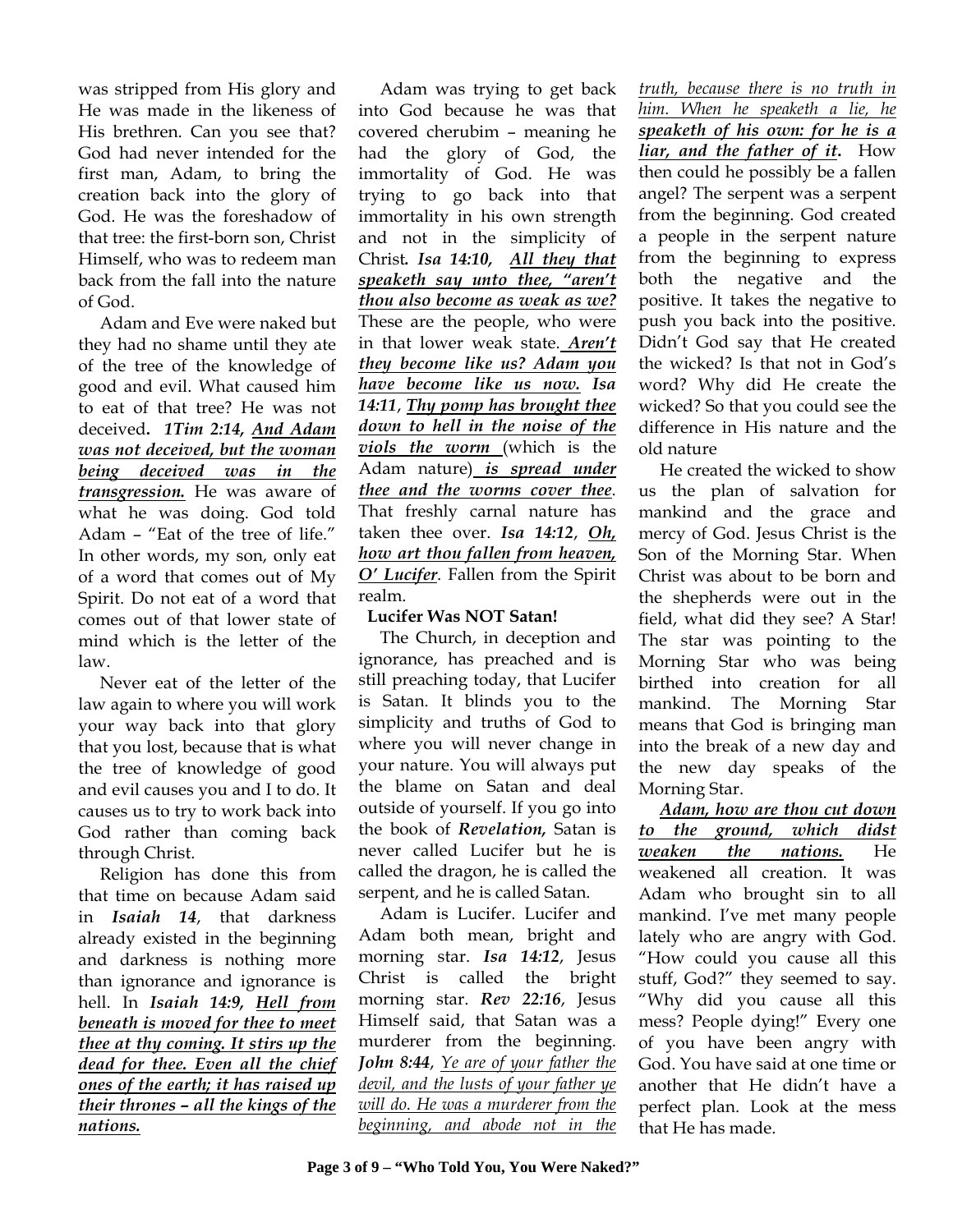#### **God's Plan of Love**

It was not God but Adam who brought sin into the world. God is redeeming the world back unto Himself. It is man who is causing the wars and all the terrible things out there that you see, not the Father. We must see that the Father does have a perfect plan for man, an ultimate plan of love. *Isa 14:13*, *The son of the morning star, how art thou cut down to the ground who didst weaken the nations for thou hast said in thine heart, :I will ascend into heaven; I will exalt my throne above the stars of God; I will sit also upon the mount of the congregation, in the sides of the north.* In other words he is saying he is going to get back into the immortality realm and I am going to get back to be perfect and beautiful.

 *Ezekiel 28:17,* says he was perfect and in all beauty until the Lord formed him into that lower state to identify with those in that state. He was perfect in his beauty but in *Genesis 2:7*, He formed him but he was still perfect and God saw him as righteous even though he was naked. The Father saw him righteous and perfect until the serpent came and told him he wasn't. The serpent is the letter of the law that causes you to be conscious of your sin. Our Father is so wonderful and so good. He was trying to get back into that position through the works of the flesh and be God.

 Paul was very angry with the church in Galatia. He said you foolish Galatians, you started out in the Spirt and how do you think you can become perfect by the works of your flesh? Adam started out in the Spirit but ended

up trying to work his way back through the flesh, in his own strength and not in the simplicity of Christ. The word says, *"For thou has said in thine heart, I will ascend." Isa 14:13.* I will do it in my own strength. I will get back into you through the works of my flesh. And that was the beginning of him eating of the tree of knowledge of good and evil.

 2Corinthians explains the systems of the church today. Paul was warning them about false teachers. The serpent that came to Adam was a false teacher that masqueraded as an angel and had a message without the Spirit. *2Cor 11:3***,** *But I fear lest by means as the serpent beguiled Eve through his craftiness, cleverness so your mind should be corrupted from the simplicity that is in Christ.* The serpent came to Eve. The serpent wasn't a snake. It was a nature. A mind that came with a message. The serpent was telling them that it was okay to eat of the tree of the knowledge of good and evil. He beguiled Eve to leave the simplicity of Christ, Yet Jesus said, "*Abide in Me."*

#### **Not By Works**

Abide means to live in the Spirit. "*Without Me*," He said*, "You can do nothing*. *You cannot even bear fruit unless you abide in Me."* The letter tells you differently. You have got to work your way back. You've got to do this; you've got to do that. That is the dos and the don'ts.

*"…so your mind should be corrupted from the simplicity that is in Christ."* That is exactly what happened in the garden. The serpent went to the soul which was the mind and that is what corrupted Adam. He left the

simplicity of Christ and that is where religion started. Religion is trying to work back to God. "God am I good enough now? Will you accept me now?" Jesus said, "*Without Me you can do nothing."*

 *2Cor 11:14*, *"…. for Satan himself in transformed into an angel of light."* The serpent comes as messengers and there are a lot of messengers in the church today. The angel of light is speaking of revelation and knowledge and understanding. "*Therefore, it is no great thing if his ministers be transformed as ministers of righteousness whose end shall be according to their works. "Works of the flesh*." They come as ministers of righteousness telling you about the works of the flesh. You must work back to get your garment of righteousness again.

 I never understood this before, but in Genesis you will see that Adam was naked and not ashamed. He was never aware of iniquity in himself at all until he ate of the tree of the knowledge of good and evil. That made him conscious of his disobedience and sin. Fear set in and he hid from God. Man has been hiding from God ever since, and still trying to work his way back into the presence of the Lord without the Christ.

 The church also makes man conscious of the Adamic flesh nature more than making us conscious of God. They preach and preach about sin. I always wondered why the Father said to Adam, **"***Who told you, you were naked?"* And that is the title of this message today*.*

 *Num 13:32-33*, Israel couldn't enter into the Promised Land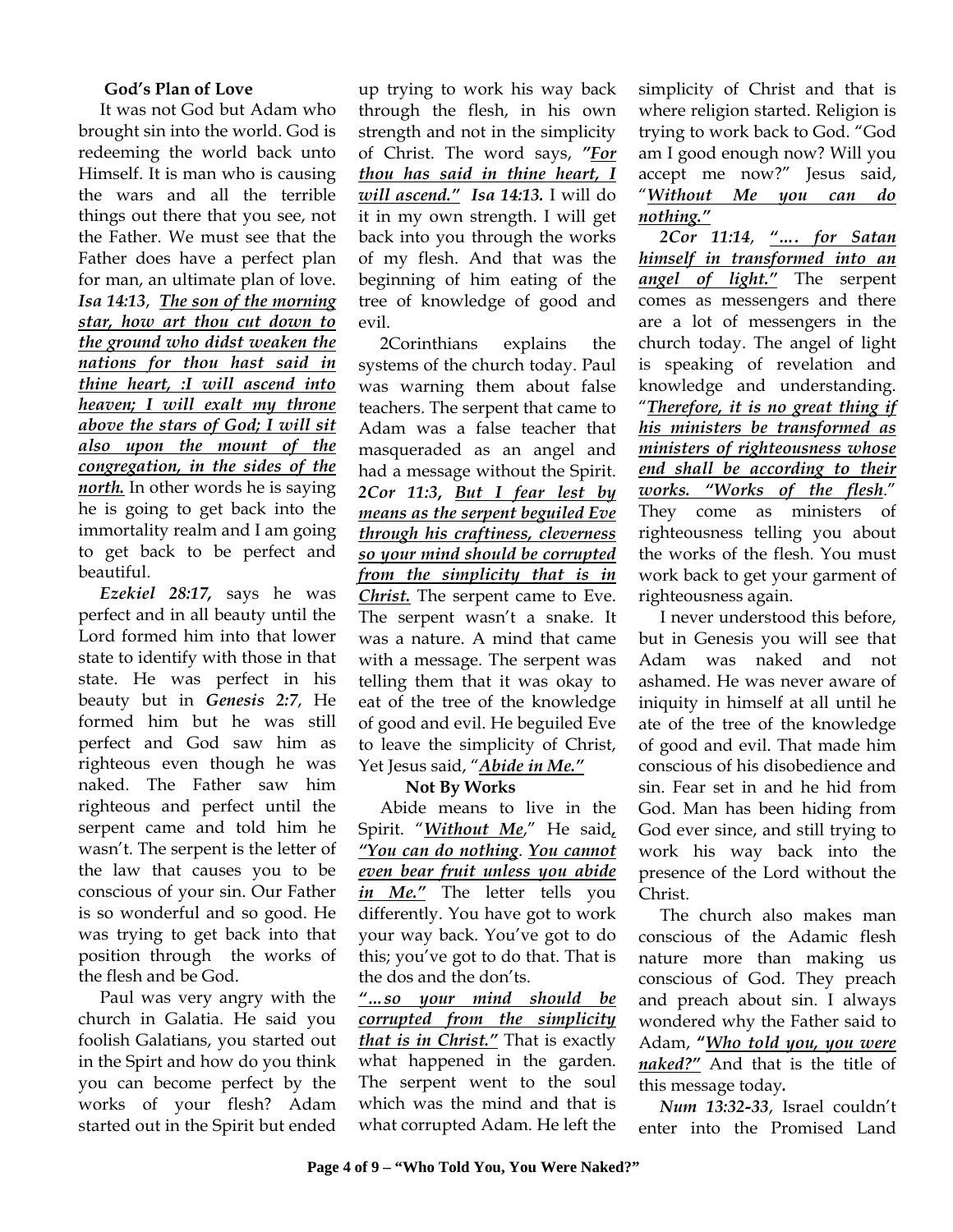because all they could see were the giants. They couldn't see the goodness of the Promised Land. The land that God was talking about was this land here, this earthen vessel. They couldn't see the fruits of God, the fruits of the Spirit. All they could see were the giants, the fear, the hate, the greed, the strife, and the jealousy. And they couldn't get beyond that. So it is today. Man cannot see the goodness of God that is within man. All that man can see is the corruption.

 The church today is still trying to say that you are a living soul. You are not a living soul. You are a life giving spirit. Christ in you is perfect. The Christ that was in Adam was perfect until he ate of the tree of the knowledge of good and evil and he saw his nakedness. What did he then try to do? He tried to cover himself, and man today is trying to cover himself through religion and through the works of the flesh. He has been trying to cover himself down through the generations.

# **The Spirit Points the Way**

 Yet God covered man at the cross. When He went to the cross, He covered all creation and he said, "to call no man unclean". *Acts 10:28, And he said unto them, Ye know how that it is an unlawful thing for a man that is a Jew to keep company, or come unto one of another nation; but God hath shewed me that I should not call any man common or unclean.* He had covered him with that sheet that had covered the four corners of the earth, which is His, righteousness again. He sees man cleansed through the blood that He shed on the cross. He came to reconcile and redeem man back

from eating of the tree of the knowledge of good and evil and start eating of the tree of life which is a word which comes out of the Spirit. The word that comes out of the Spirit will point you back to the nature of God. It points you back to be perfected into the nature of God through a word that comes out of the Spirit. You will not work your way back into it.

 The two **requirements** that God gave Adam were **obedience** and **trust**. What entered into the garden was disobedience and distrust because the soul distrusted God. If Adam and Eve had trusted the Father's word that they were perfect in beauty, they would never have eaten of the letter that kills.

 So it was the law that killed Adam in the Garden of Eden, which has been the serpent from the beginning. I want to take you into something else and show you the simplicity of this and how it has gone from the Old Testament and through the New Testament and has gone down through the ages and it is still working. We have all been religious. There is not one of us who hasn't been religious and still tries to be religious. This is our own self-righteousness trying to do everything in our own strength without the Christ. That is why these sessions in our meetings are done in the Spirit and the Spirit leads. We don't do it in the flesh or in our own strength because there is no life without the Spirit.

 Now Adam's spirit, when he weakened the nations, has gone down through the generations and has worked in everybody. In *Genesis 3*, after Adam had eaten

and their eyes were opened and they knew that they were naked that was the beginning of their knowing that they were naked. They tried to cover themselves with fig leaves. Remember, Jesus cursed the fig tree. He cursed the fig tree and said that man would not cover himself with the fig leaf again. The only way he will cover himself again will be with My blood. The blood, which I shed on the cross, will bring righteousness again upon mankind.

 The fig tree never bore fruit and that fig tree represents Adam who has tried to reproduce fruit in his own strength. He has tried to come back to the place in God again in his own strength and not through grace and mercy.

 We explained in an earlier message that there were two cherubim in the throne of God and that they were on the mercy seat. I have wondered for a long time why there were two cherubim on the mercy seat. God has made this so simple and we get religious and try to give it a far out meaning or understanding. But it is very simple.

 Christ is one of those cherubim and Christ is the word and the Spirit. The other cherubim are you and I, that corporate body. Both cherubims are to look at each other face to face. You are to look at Christ for He is the example. You are to look into the mirror. The mirror is the word and the Spirit, which is Christ. As you look in the mirror you behold His face. You are being changed from glory to glory into the image of His dearly beloved Son. You have ceased from your own labors and in the mercy seat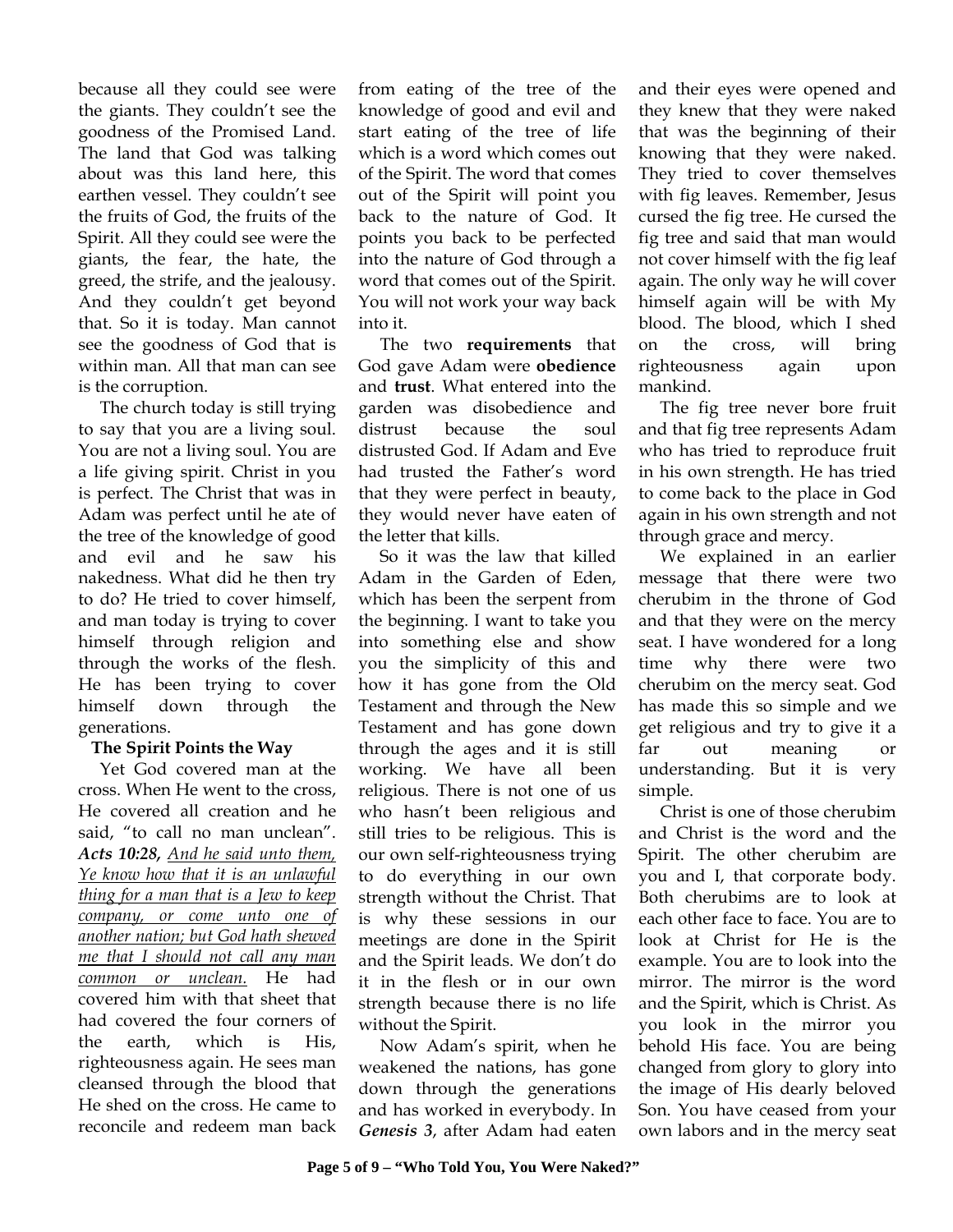for it is by grace and the mercy of God that you go back into that immortality again where there is nothing but life, that is why there are two cherubim.

The first Son, and the many sons facing the first Son, realizes that He is the mirror. He is the example for us to follow and it is by grace and by the mercy of God. Let us press on to the mark of the high calling in Christ Jesus. Why did He say "in"? Because you cannot do it in your own strength. It is in the Spirit that you rise to the high calling of the way of the truth and the light. *Phil 3:14***,** *I press toward the mark for the prize of the high calling of God in Christ Jesus***.** 

#### **Trust and Obey**

 Do you see the simplicity of this? It is not complicated. The only thing that God requires of you is obedience. If you do not obey His word, than you will lose it. **Obedience** and **trust** is what God desires of us. In the Garden, *Gen 3:8, "and they heard the voice of the Lord walking in the garden in the cool of the day."* God was inside of Adam and Adam was the garden. God is inside of you and you are the garden. Adam and his wife hid themselves from the presence of the Lord, among the trees in the garden.

 How can you hide yourself from God? Through your own mind because the mind hardens through disobedience. When God kept sending Moses to Pharaoh and commanded a word, through disobedience his heart hardened. Why did it harden? It kept getting harder and harder. Unbelief is the result of disobedience. Adam entered into unbelief when he disobeyed. Had

he believed he would not have disobeyed. It is as simple as that.

 He heard the voice of the Lord in the cool of the day. Why did he hide? He hid because he was afraid. The law preached fear. It produces fear. Israel told Moses to talk to God for them because Israel was afraid.

 The letter kills. It causes you to be afraid of God. That is what the tree of the knowledge of good and evil does. The Lord God called to Adam and Adam said in Verse 10, *"I heard your voice from the garden and I was afraid because I was naked and I hid myself."*

And God said, *"Who told you, you were naked?"* In other words, God was saying, "Adam I didn't tell you that you were naked. I didn't tell you that you were not perfect in beauty. I didn't tell you any of these things. Who told you?" It was the serpent that told you. The serpent that beguiled him and it was a word that was the letter of the law and the letter of the law killed Adam that day in the garden. It was a word that didn't come out of God. It was a word that came out of that lower state.

*Rom. 3:19,* reveals the simplicity of it all. "We know that whatever the law says it speaks to those who are under the law. That every mouth may be stopped and all the world may become guilty before God." The Amplified Bible says, *"now we know whatever the law says, it speaks to those who are under the law, so that (the murmurs and excuses) every mouth may be hushed and all the world may be accountable to God."* So therefore, it was the law that told Adam he was guilty.

 The law is what brought the curse on the world.

 *Rom. 3:20*, *"Therefore by the deeds of the law shall the flesh be justified in His sight for by the law is the knowledge of sin."* The Amplified Bible reads: "*For no person will be justified (made righteous, acquitted and judged acceptable) in His sight by observing the works prescribed by the law. For the real function of the law is to make man recognize and be conscious of sin. Not mere perception but an acquaintance with sin which worked toward repentance, faith and holy character."* 

 So the tree of the knowledge of good and evil is the letter, which causes us to have the knowledge of sin. God told Adam that he didn't fall until iniquity was found in him. That iniquity was disobedience trying to get back into God without the Spirit and that is what sin is: Trying to be perfect again and to get back into God without Christ.

 *Rom 3:21-23, "But now the righteousness of God apart from the law is manifested, being witnessed by the law and the prophets;*

 *Even the righteousness of God which is by faith of Jesus Christ unto all and upon all them that believe; for there is no difference:*

 *For all have sinned, and come short of the glory of God; Being justified freely by His grace through the redemption that is in Christ Jesus"*

*Verse 25, "Whom God has set forth to be a propitiation through faith in His blood, to declare His righteousness for the remission of sins that are past through the forbearance of God. "So we are made righteous through the blood*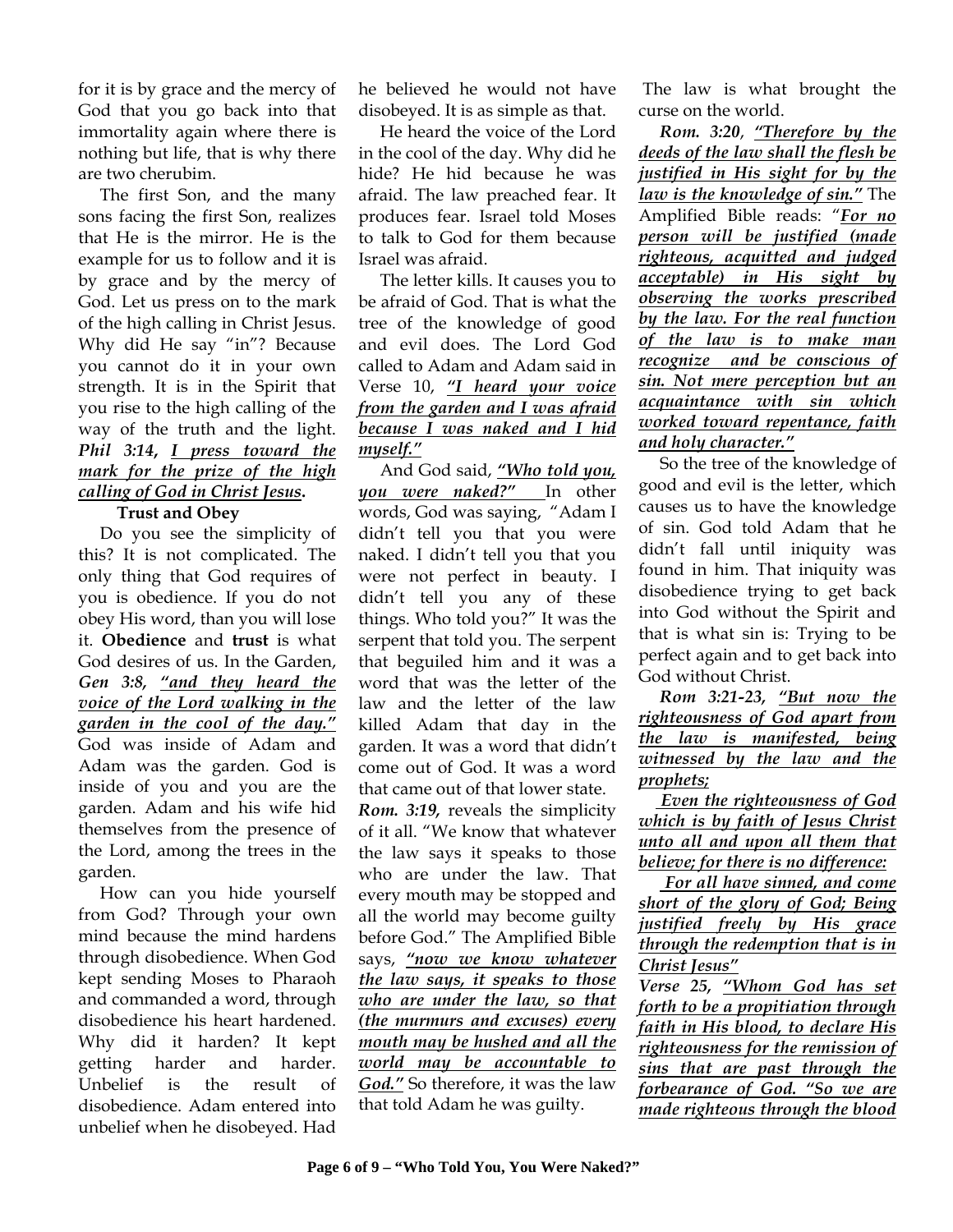# *and receive our garments again by faith.*

 Jesus Christ came to usher in the Kingdom of God and to point man once again to grace and the salvation of God and to show him that it was not by religion nor by strength, nor by the works of the flesh but that: *God so loved the world that He gave His only begotten Son that whosoever believeth in Him shall have everlasting life.* He didn't come to condemn the world. The Father never condemned Adam. Adam condemned himself. And man has been condemning himself down through the generations ever since.

# **A New Covenant**

 Jesus Christ came not to condemn the world but to save the world. At the time the Pharisees, Sadducees and Jews were there. What were they trying to do? They had religion and were trying to work their way back to God. They had all the do's and the don'ts of the letter of the law, because that was the Old Covenant. God was issuing in a New Covenant, which He had actually established with man before the foundation of the world. He had even established it with Adam in the Garden of Eden until Adam fell and then He had to establish an old Covenant until the New Covenant was issued in through Jesus.

 Look at what Israel was trying to do in *Rom 10:1-3,* "*Brethren, my heart's desire and prayer to God for Israel is that they might be saved. 2, For I bear them witness that they have zeal of God, but not according to knowledge. 3, For they being ignorant of God's righteousness,* 

#### *and going about to establish their own righteousness, have not submitted themselves unto the righteousness of God."*

And that is what Adam did. He went about trying to establish his own righteousness and the Adamic spirit has been in man ever since. That is why Jesus said that you must be born again, not of the flesh, but be born of the Spirit. It is only by the spirit of God that we come back into the righteousness of the Father and through the blood.

 The first miracle that Jesus performed was at the wedding at Cana. John 2. Why did Jesus perform His first miracle at the wedding? The wedding speaks of a union with the Father. The wedding speaks of man being married to God again. Why were there six bottles there? Six represents man. Why did Jesus fill each one of those bottles with wine? He was filling them with the Spirit to bring them back into union with God again. *"I am in the Father and the Father is in Me."* Jesus didn't do it in His own strength. He didn't get back into that glory that He lost but He was in the Father and the Father was in Him. He said, *"I do nothing without the Father."* I don't do it in my own strength. I've got a relationship with the Father for the Father is within me and I am in the Father. That is why Jesus said, "abide in Me". You cannot do this without My Spirit. That is why at the first miracle Jesus was to point man again back to the relationship to the Father through grace and mercy and atonement that was made at the cross, and that we would have that new wine. That new wine would be God's Spirit.

 In another wedding, a man bidden to the celebration did not have a wedding garment and so was cast out into outer darkness. Israel was called the Son of God but Israel went about trying to create its own righteousness through works. They rejected the king when the king came. That man was Israel. *Matt 22:4-5, Tell them who are bidden, behold I have prepared My Dinner. My oxen and my fatlings are killed, and all things are ready: come unto the marriage. 5, But they made light of it, and went their ways, one to his farm, and another to his merchandise.*

The king became angry and he sent them out. *Verses 8-9, Then he said unto his servants, "The wedding is ready but they who were bidden were not worthy. 9, Go therefore into the highways, and as many as you shall find, bid them to the marriage."*

Israel was not worthy because they rejected the king. That is when God turned it over to the heathen (the nations), the gentiles. God's grace was still present. The servants went out into the highways and gathered as many as they could find both good and bad that the wedding was furnished. God was again going to have people to come back into this union with him to have this relationship by grace.

# **"Come", By God's Grace**

Jesus Christ stood before Israel saying, "I am the grace of God, I am the mercy of God. Come out from the letter of the law and the Old Covenant." Jesus stood for the New Covenant that they could come by God's grace into that union with the Father and receive the righteousness of God without works. Here they **had slain goats for sacrifices but it**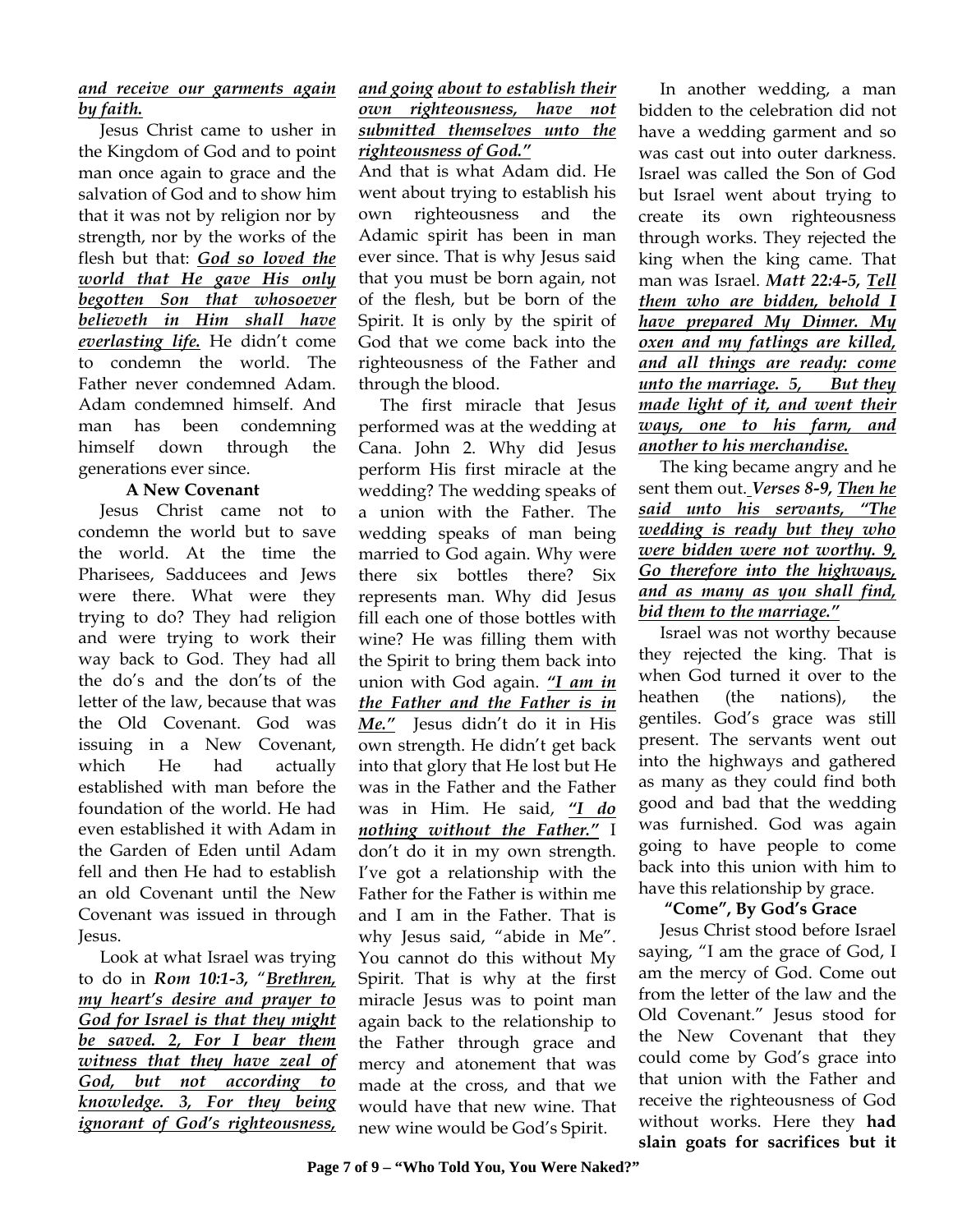**never made them perfect. It could not. It could never change the consciousness of their minds, because God never intended it to. It was to point toward the Lamb that was slain before the foundation of the earth.** *Verse 11, "And when the king came in to see the guests, he saw there a man who had not on a wedding garment."*

Why didn't Israel have on a wedding garment? They were a people in darkness and ignorance. That is what the serpent is. R*om 10:3, "For they being ignorant of God's righteousness, and going about to establish their own righteousness, have not submitted themselves to the righteousness of God."* They were in ignorance and darkness because God had not awakened them yet.

 *Matt 22:12, "He said to him, Friend, how cometh thou not having a wedding garment? Then said the king to the servants, "Bind him hand and foot and take him away, and cast him into outer darkness; there shall be weeping and gnashing of teeth."*

 *Rom 11:15, "For if the casting away of them be the reconciling of the world,"* (So they had to be cast away so that the heathen, the gentiles and the whole world could come in.) *"What shall the receiving of them be, but life from the dead?" Verses 21-22, "For if God spared not the natural branches, take heed lest He also spare not thee. 22, Behold, therefore consider the goodness and severity of God: on them; which fell, severity, but toward thee, goodness, if thou continue in His goodness: otherwise thou also shall be cut off"*

 To continue in the goodness of the Lord is obedience and trust and allowing the Spirit to continue in your life. *Verse 23*, *"They also who abide not in unbelief shall be grafted in, for God is able to graft them in again."*

# **Deliverance of Creation**

*Verse 26, So blinders were given to them "so that all Israel shall be saved, as it is written, There shall come out of Zion the Deliver, and shall turn away ungodliness from Jacob.* We are one with the deliver-to-deliver creation out of religion, out of the law and out of the works of the flesh and out of focusing on the flesh man and not on the Spirit man.

 In *Esther 1:4-12.* There was a king and a wedding and the king was presenting it for all people. The queen refused to come to the wedding. The Bible teaches that she was to be a sign to all the women down through the ages. That woman was Queen Vashti and was pointing toward Israel. It was a prophecy pointing toward Israel that Israel would refuse to receive the Kingdom of God.

 The works of the flesh persecuted Christ when He went to the cross. Man was working back into God and had religion and hated a man that had no form. Jesus was formless. He wasn't working back into God. He had no form to get back into God. He had no tradition and no doctrines of man but to get back into His glory was that union and relationship with the Father. It was man in form and tradition that crucified Him on the cross. It was the cross that released man again from the form that had put Him on the cross. He took on the

Adam nature to release man from that form. He became the serpent that was lifted up in the wilderness to save man once again. *Num 21:8*, *And the LORD said unto Moses, Make thee a fiery serpent, and set it upon a pole: and it shall come to pass, that every one that is bitten, when he looketh upon it, shall live.*

 That is when God told Israel, When you look upon the serpent then you shall be saved once again. When the serpent was put on the cross it became the mind of Christ. That is why God says, *"When you look upon the serpent*  (the mind of Christ) *you will be saved again. "But what things were gain to me those I counted loss for Christ",* was Paul's assertion in *Philippians*. What did he lose? He lost the tree of the knowledge of good and evil. That is all Paul had had because he hated the simplicity of Christ. He had persecuted the church. He was even there when Stephen was killed. There was that religious nature in him that hated Christ. When Paul started counting it all dung that was the beginning of his leaving the letter of the law.

 If anyone tried to keep the law, Paul did. He tried to be perfect and to be accepted by God more than anybody. Then one day, he met Jesus. Do you know why God blinded him? God had to blind him from all that he knew. All the knowledge and the understanding, taught to him by the rabbis, teachers and the prophets at that time. Then God sent someone to open his eyes again and fill him with the Holy Spirit and his eyes were truly opened with the eyes of